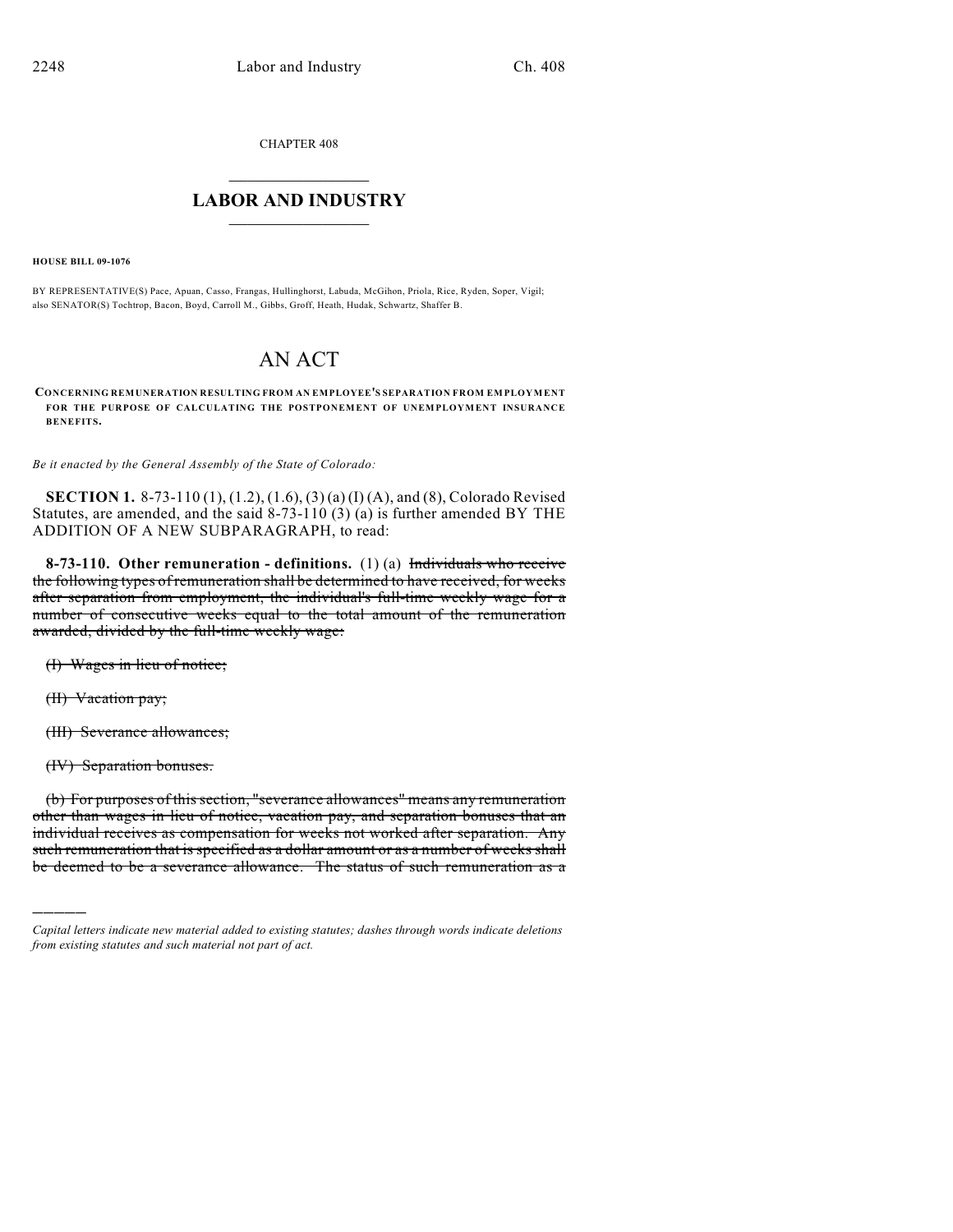severance allowance shall not be affected by whether the employer has or follows a severance pay policy or whether the remuneration is included in a separation agreement that includes other settlement considerations that are not severance allowances.

(c) Notwithstanding paragraph (b) of this subsection (1), "severance allowance" does not include any remuneration designated by an employer in its discretion, as a separation bonus, to be treated the same as vacation pay and wages in lieu of notice.

(d) Notwithstanding paragraphs (b) and (c) of this subsection  $(1)$ , the status of a severance allowance paid to a member of a bargaining unit shall be determined by the terms of the bargaining unit contract, if specifically provided in such contract, or the official records of the parties leading to the collective bargaining agreement AN INDIVIDUAL WHO IS SEPARATED FROM EMPLOYMENT AND, BECAUSE OF THE SEPARATION, RECEIVES ADDITIONAL REMUNERATION NOT OTHERWISE REFERRED TO IN THIS SECTION AND THE REMUNERATION IS NOT WAGES SHALL HAVE HIS OR HER BENEFITS POSTPONED FOR A NUMBER OF CALENDAR WEEKS AFTER SEPARATION FROM EMPLOYMENT THAT IS EQUAL TO THE TOTAL AMOUNT OF THE ADDITIONAL REMUNERATION, DIVIDED BY THE INDIVIDUAL'S USUAL WEEKLY WAGE. THE POSTPONEMENT REQUIRED BY THIS SUBSECTION (1) SHALL BEGIN WITH THE CALENDAR WEEK IN WHICH THE PAYMENT WAS RECEIVED. IF THE NUMBER OF WEEKS DOES NOT EQUAL A WHOLE NUMBER, THE REMAINDER SHALL BE DISREGARDED. NOTWITHSTANDING SECTION 8-73-107 (1) (f), ANY WAGES EARNED BY AN INDIVIDUAL IN A CALENDAR WEEK DURING POSTPONEMENT SHALL BE DISREGARDED.

(b) FOR PURPOSES OF THIS SUBSECTION (1), "INDIVIDUAL'S WEEKLY WAGE" MEANS AN INDIVIDUAL'S USUAL OR AVERAGE WAGE EARNED IN A REPRESENTATIVE NUMBER OF CALENDAR WEEKS.

(1.2) In addition, an individual who receives severance allowances shall have his weeks of potential entitlement reduced by the number of weeks such severance allowances constitute weeks of an individual's full-time weekly wage.

(1.6) Individuals who are awarded wages in lieu of notice, vacation pay, or a separation bonus subsequent to separation from employment shall have benefits postponed and shall be determined to have received, from the date the remuneration was received by the individual, the individual's full-time weekly wage for a number of consecutive weeks equal to the total amount of the remuneration awarded, divided by the full-time weekly wage; except that under no circumstances shall the receipt of multiple types of other remuneration identified in subsection (1) of this section result in concurrent periods of postponement.

(3) (a) (I) Except as provided in subparagraph (II) of this paragraph (a), an individual's weekly benefit amount shall be reduced (but not below zero) by:

(A) Fifty percent of the prorated weekly amount of a primary insurance benefit under Title II of the federal "Social Security Act" that has been contributed to by a base period employer, because the employee has made contributions to federal social security;